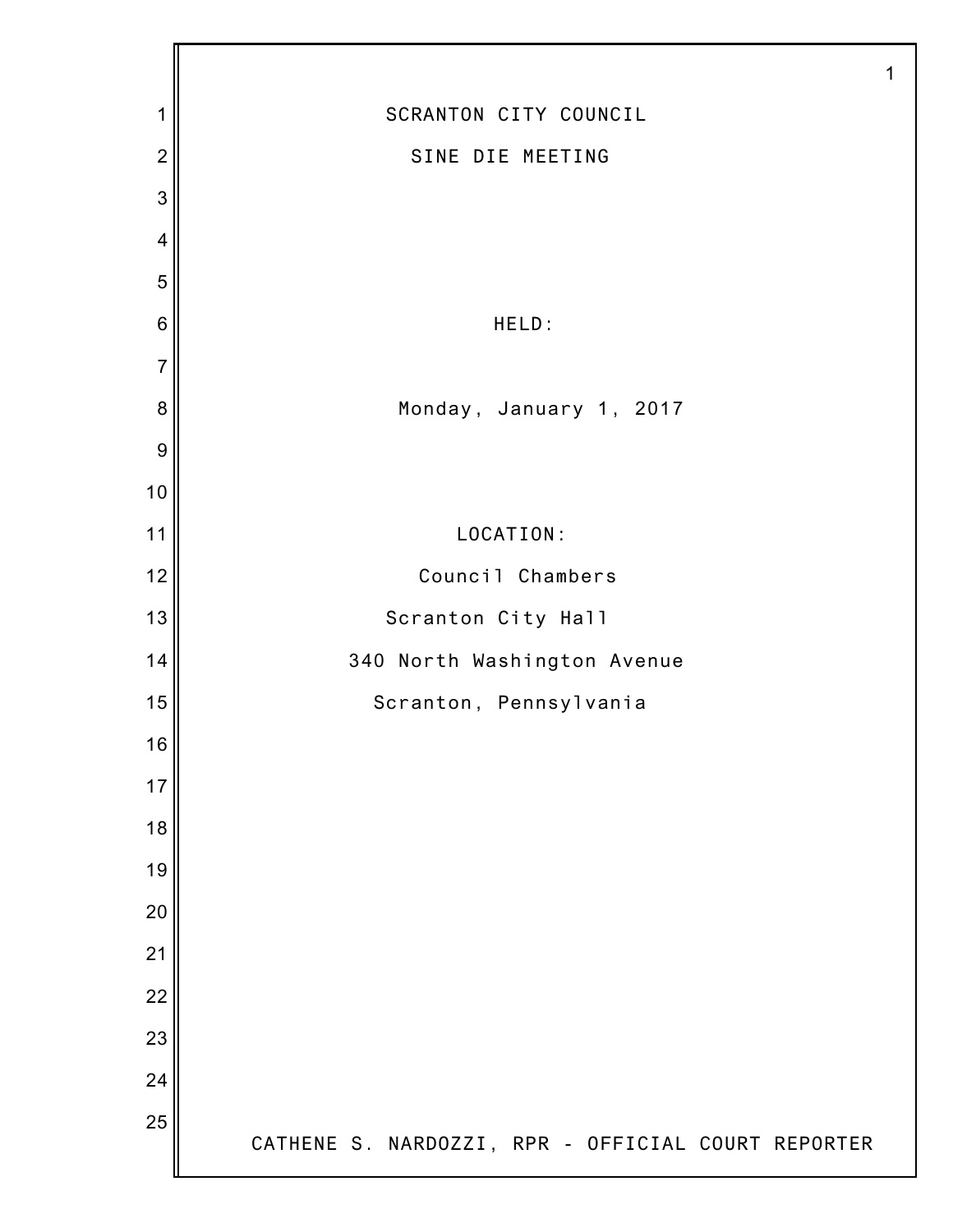| 1                |                                     |
|------------------|-------------------------------------|
| $\mathbf{2}$     |                                     |
| 3                | CITY OF SCRANTON COUNCIL:           |
| $\overline{4}$   | JOE WECHSLER, PRESIDENT             |
| 5                | PATRICK ROGAN, VICE PRESIDENT       |
| 6                | TIM PERRY                           |
| $\overline{7}$   | WILLIAM GAUGHAN                     |
| 8                | <b>WAYNE EVANS</b>                  |
| $\boldsymbol{9}$ |                                     |
| 10               | LORI REED, CITY CLERK               |
| 11               | KATHY CARRERA, ASSISTANT CITY CLERK |
| 12               | AMIL MINORA, ESQUIRE - SOLICITOR    |
| 13               |                                     |
| 14               |                                     |
| 15               |                                     |
| 16               |                                     |
| 17               |                                     |
| 18               |                                     |
| 19               |                                     |
| 20               |                                     |
| 21               |                                     |
| 22               |                                     |
| 23               |                                     |
| 24               |                                     |
| 25               |                                     |
|                  |                                     |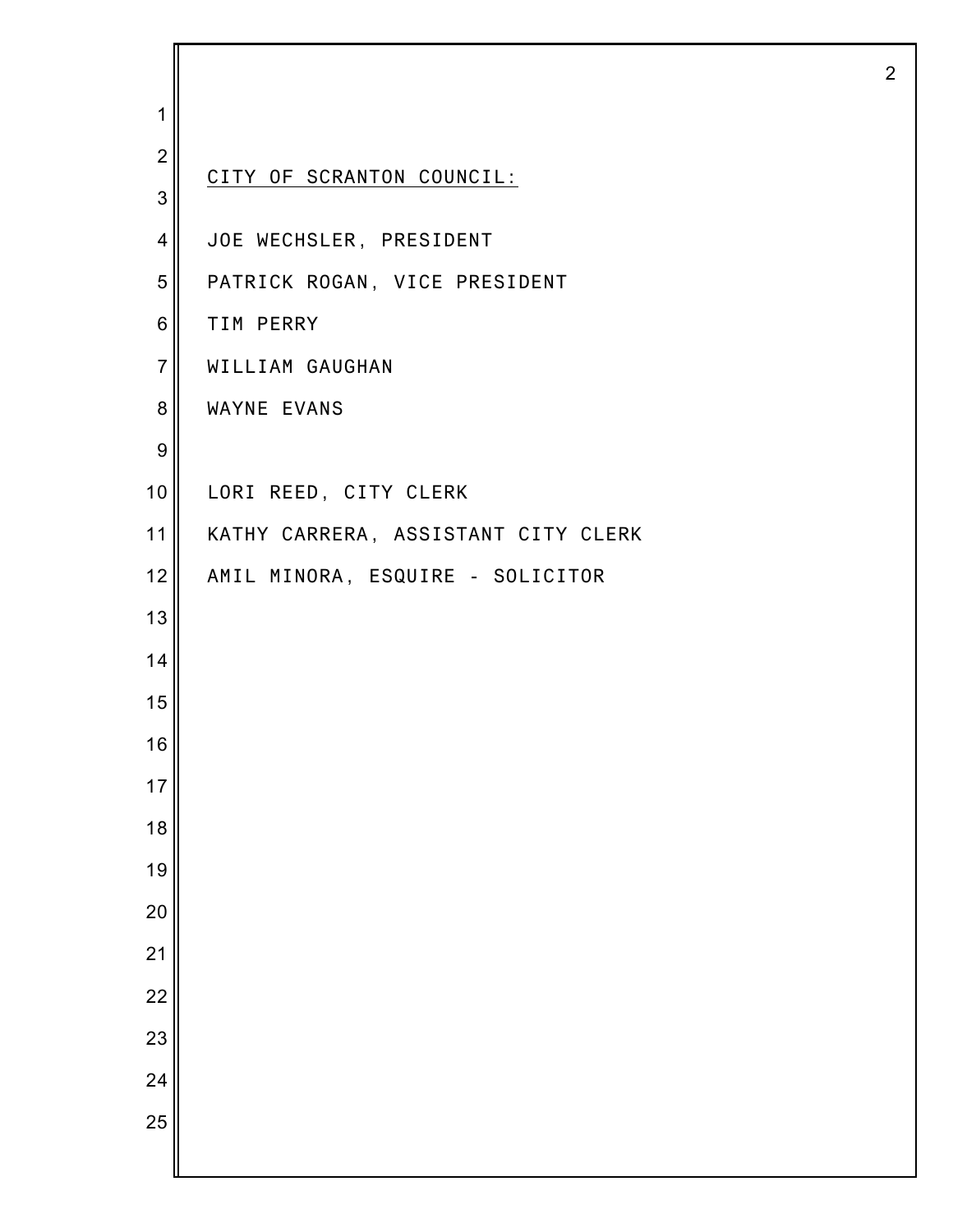|                | 3                                            |
|----------------|----------------------------------------------|
| 1              | (Pledge of Allegiance recited and            |
| $\overline{2}$ | moment of reflection observed.)              |
| 3              | MR. WECHSLER: Roll call, please.             |
| 4              | MS. CARRERA: Mr. Perry.                      |
| 5              | MR. PERRY: Here.                             |
| 6              | MS. CARRERA: Mr. Rogan.                      |
| 7              | MR. ROGAN: Here.                             |
| 8              | MS. CARRERA: Mr. Evans.                      |
| 9              | MR. EVANS: Here.                             |
| 10             | MS. CARRERA: Mr. Gaughan.                    |
| 11             | MR. GAUGHAN: Here.                           |
| 12             | MS. CARRERA: Mr. Wechsler.                   |
| 13             | MR. WECHSLER: Here. Dispense with            |
| 14             | the reading of the minutes.                  |
| 15             | MS. REED: THIRD ORDER.<br>$3 - A$ . NO       |
| 16             | BUSINESS AT THIS TIME.                       |
| 17             | FOURTH ORDER. CITIZENS'                      |
| 18             | PARTICIPATION.                               |
| 19             | MR. WECHSLER: Gerald Cross.                  |
| 20             | MR. CROSS: Members, Mr. President,           |
| 21             | good morning. Gerald Cross, Pennsylvania     |
| 22             | Economy League Act 47 coordinator. I'm       |
| 23             | honored to see Mayor Connors here, I'm       |
| 24             | honored to see the council here, I do want   |
| 25             | to make a special effort today to attend the |
|                |                                              |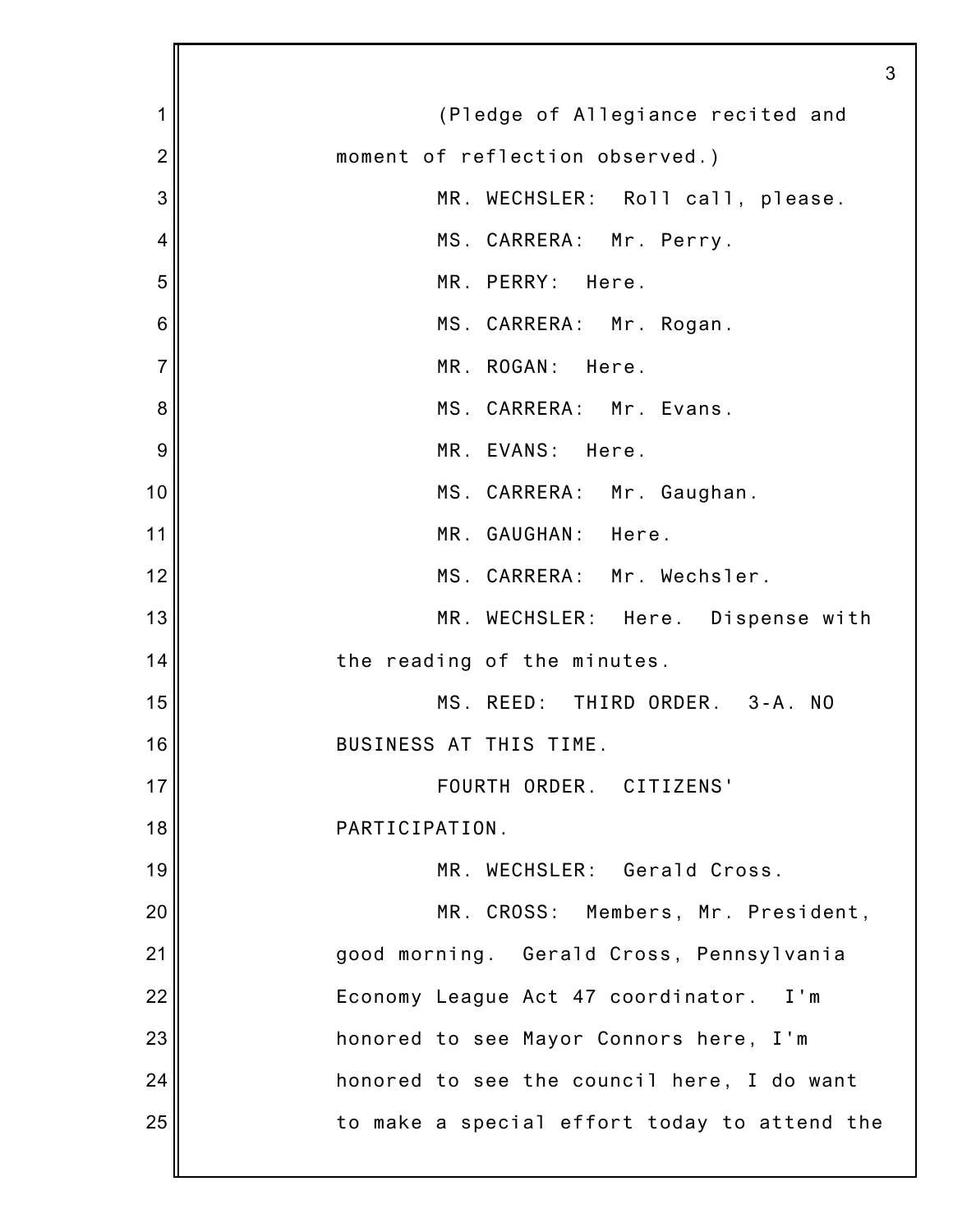sine die session to offer my congratulations both to the city on a productive four years, but more important to acknowledge the efforts of Mr. McGaughn -- I'm sorry, Mr. McGoff and Mr. Wechsler. I would say that last four years started with a lowest level of 25 years we have worked here. It is now finishing on a very high note.

1

2

3

4

5

6

7

8

9

10

11

12

13

14

15

16

17

18

19

20

21

22

23

24

25

I want to acknowledge Mr. Wechsler's continued movement towards cooperation as a legislative branch. The idea of local government is commitment to constancy and the uniformity of the services, and I want to know that I think over the last four years you have made an effort to provide constant service to the citizens of Scranton, and I think that Mr. McGoff's memory is honored by the efforts this council has put together. So thank you very much and I look forward to see you all plus the new people in 2018.

I'm rarely at a loss for words, but standing here --

MR. EVANS: A little different; right?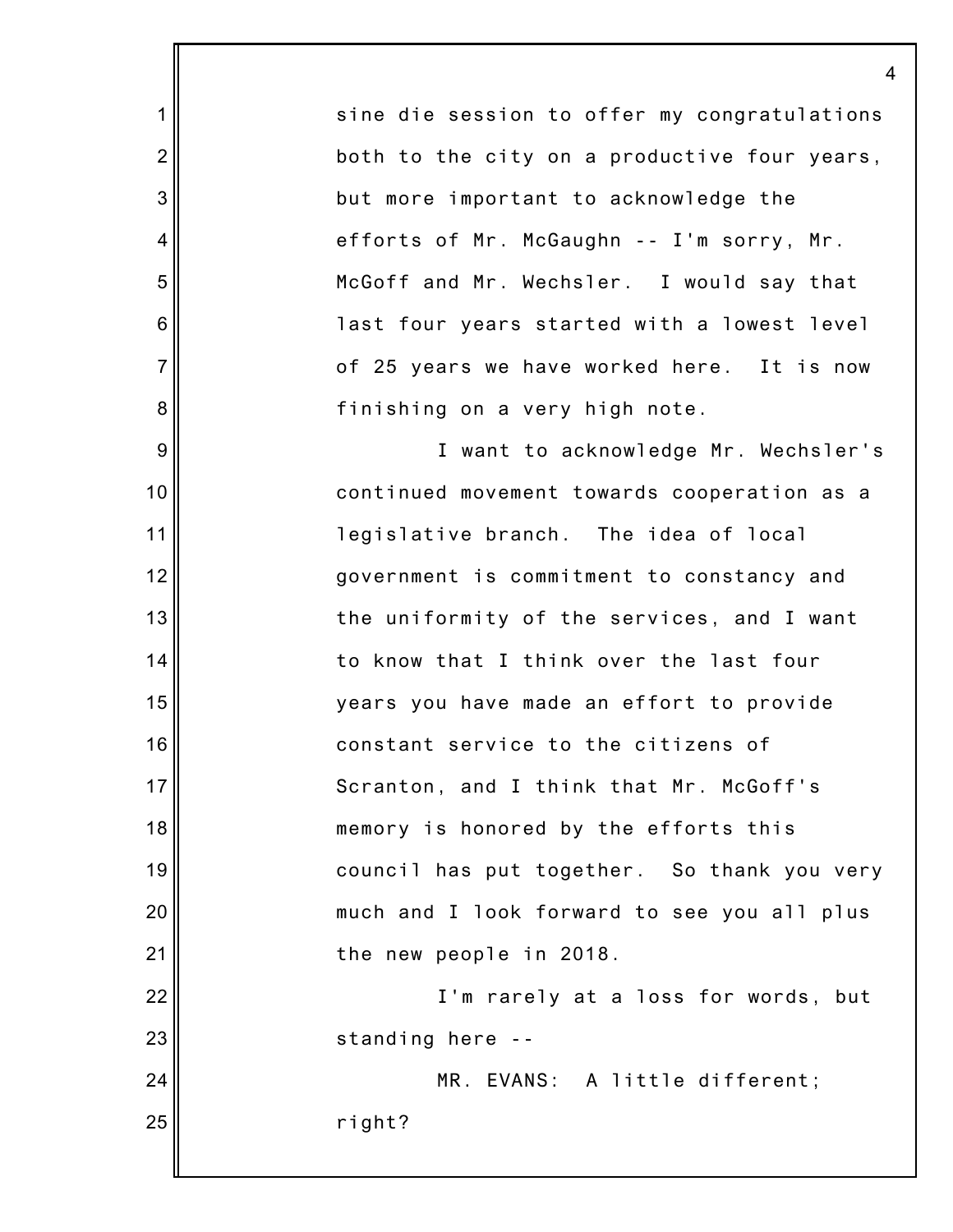|                | 5                                            |
|----------------|----------------------------------------------|
| 1              | MR. CROSS: But standing here                 |
| $\overline{2}$ | acknowledging everyone here I appreciate the |
| 3              | efforts you have all put together for the    |
| 4              | last four years. Thank you.                  |
| 5              | MR. WECHSLER: Now, there is no PEL           |
| 6              | meeting today; right? There is no PEL        |
| $\overline{7}$ | meeting today.                               |
| 8              | MR. CROSS: You won't attend because          |
| 9              | you will no longer be an officer. The        |
| 10             | weekly meetings are open to all council      |
| 11             | people, they are attended by administration  |
| 12             | people and council and you welcome to        |
| 13             | attend. Thank you very much.                 |
| 14             | MR. WECHSLER: Thank you. It was a            |
| 15             | pleasure working with you. Thank you.        |
| 16             | MR. CROSS: It was and I appreciate           |
| 17             | the opportunity.                             |
| 18             | MR. WECHSLER: Anyone else?                   |
| 19             | MS. REED: FIFTH ORDER. 5-A.                  |
| 20             | MOTIONS.                                     |
| 21             | MR. WECHSLER: Mr. Perry?                     |
| 22             | MR. PERRY: Yeah, just very quickly.          |
| 23             | I know we spoke on this during our last      |
| 24             | meeting, but again, I just want to thank and |
| 25             | congratulate Mr. Wechsler for an outstanding |
|                |                                              |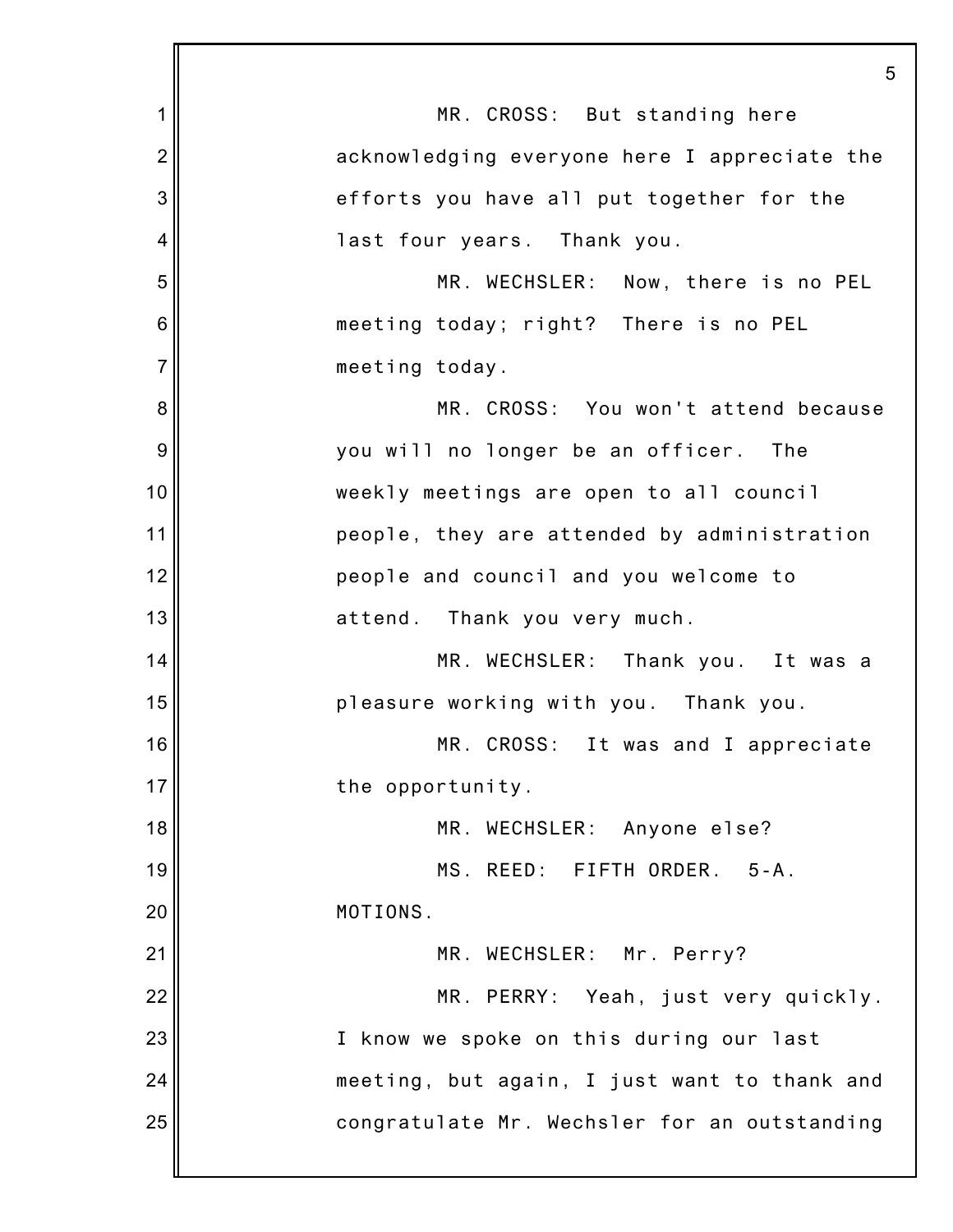1 2 3 4 5 6 7 8 9 10 11 12 13 14 15 16 17 18 19 20 21 22 23 24 25 job I thought you have done on my two years here and the two years that proceeded me. You made some very difficult choices and I do appreciate your leadership that you gave us. I know I have grown a lot from that and I hope to continue forward on all the progress that we made so far. I just want to thank you for your service and, like I said, you know, not only are you my colleague but you're my friend now, and I wish you the best in whatever you wish to do. MR. WECHSLER: Thank you, Mr. Perry. Mr. Rogan? MR. ROGAN: Yes. Echoing some of what Mr. Perry mentioned, and much of this was mentioned at our last council meeting, but I would also like to congratulate Council President Wechsler on a tremendous term where much was accomplished and without his leadership we wouldn't have all of those accomplishments. I'm proud to say that I voted the same with Mr. Wechsler I think the vast majority of the time and I believe we voted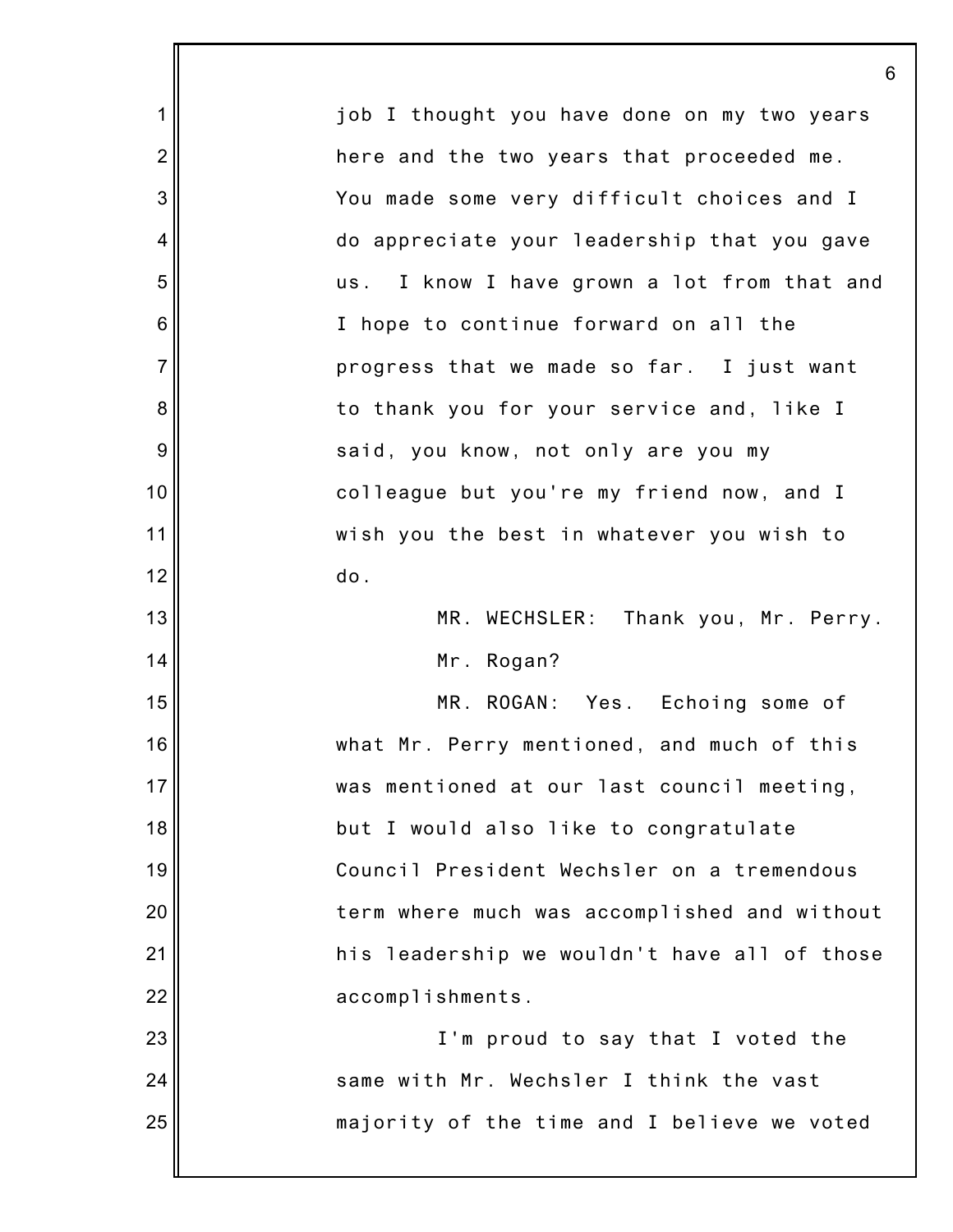in the right way to keep the city moving in the right direction and those -- the fruits of those labors we're finally starting to see now in a city that is much more financially stable than it was four years ago as Mr. Cross mentioned when the city was at one of it's lowest points in the city's history, and now we stand here where we have had two years with no tax increases, our city services are finally starting to improve back to the level where they should be at, and much of that is because of the leadership that Councilmen Wechsler took being council president. His actions were never politically motivated, but motivated by the city's best interest, and as Mr. Perry mentioned, proud to call you a colleague, proud to call you a friend and you will be missed. MR. WECHSLER: Thank you, Mr. Rogan. Mr. Evans. MR. EVANS: Thank you. As you may know, this meeting today is called sine die,

1

2

3

4

5

6

7

8

9

10

11

12

13

14

15

16

17

18

19

20

21

22

23

24

25

are adjourning city council the last two

which simply put means adjournment, so we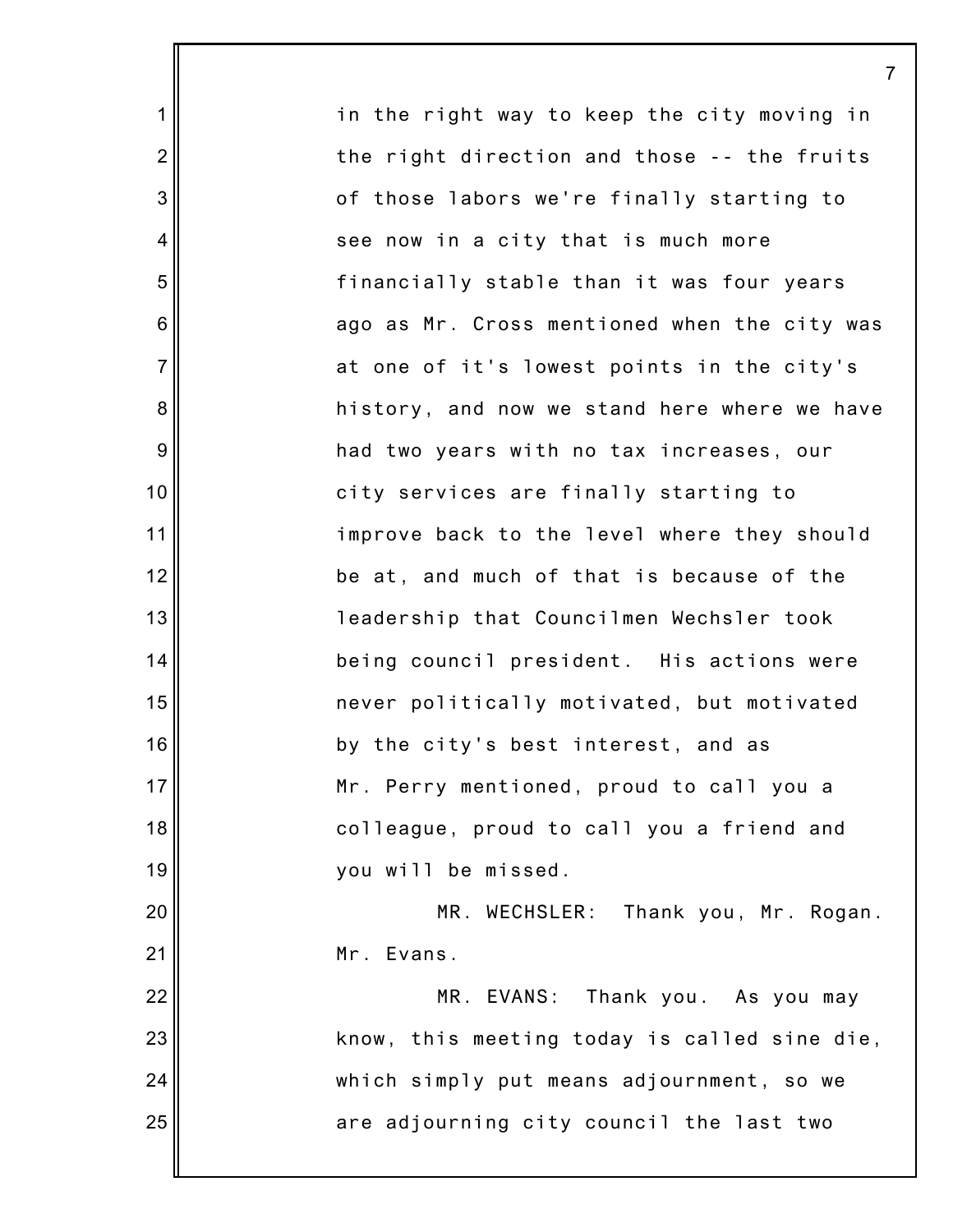years for the final time today. The city council has made great strides in moving this city forward. We have been transparent, professional and diligent in our efforts to help the City of Scranton. We stood our ground on what we felt was right. We saw a compromise when it was appropriate and we didn't allow the negative noise to sway our beliefs in what needed to be done.

1

2

3

4

5

6

7

8

9

10

11

12

13

14

15

16

17

18

19

20

21

24

25

With that said, you cannot achieve any of this without a good team so we had a City Clerk Lori Reed and her staff, Attorney Minora and, of course, Council President Joe Wechsler. In a few minutes Joe will no longer be a Scranton City councilman, but, Joe, your legacy is one of stepping up, of leading and always doing what you truly believe was the right thing for the City of Scranton.

22 23 I know I said it before, it has been my pleasure to serve with you as Scranton City Council president. So, Joe, thank you very much. Good luck. All the best.

MR. WECHSLER: Thank you, Mr. Evans.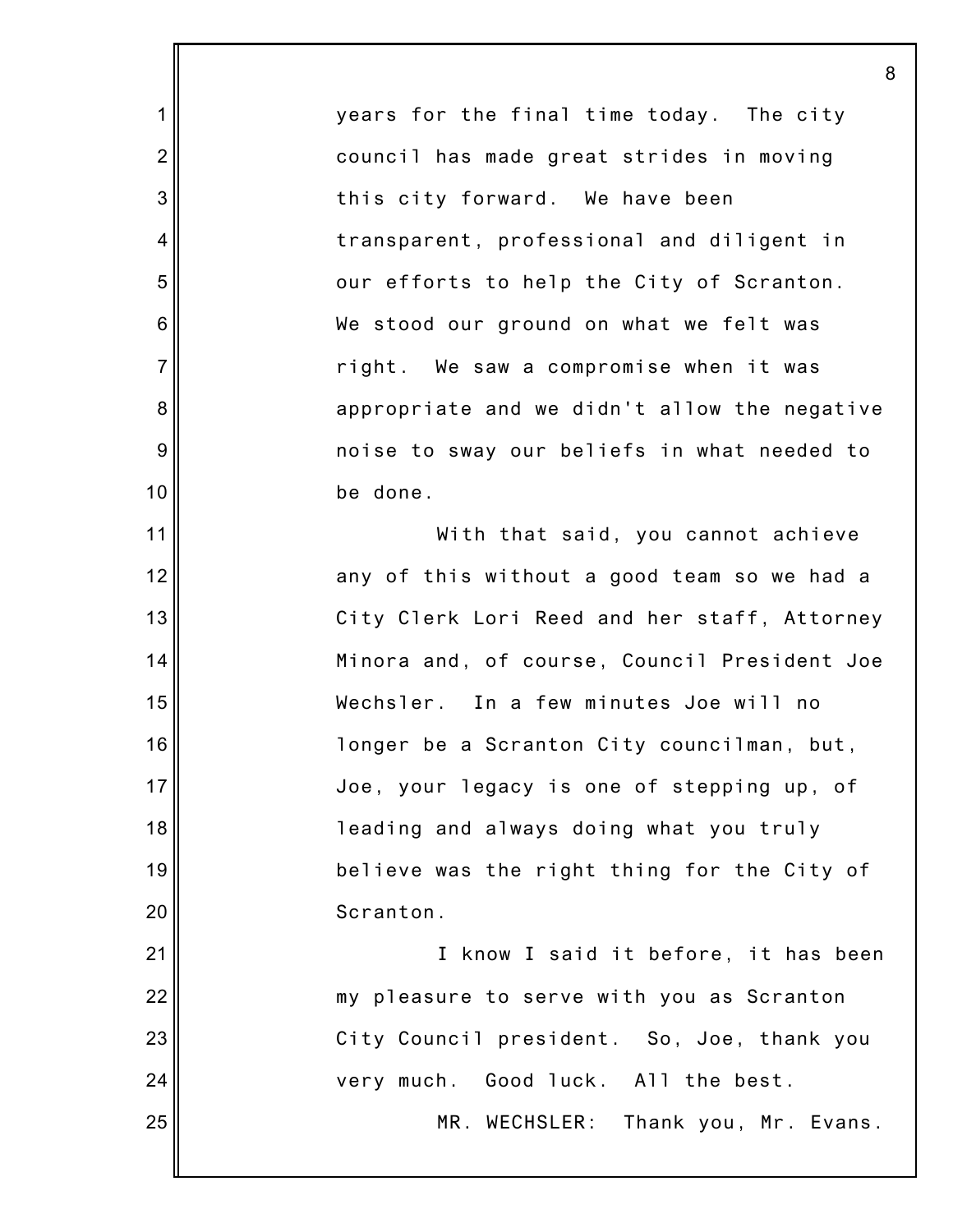|                | 9                                            |
|----------------|----------------------------------------------|
| 1              | Mr. Gaughan?                                 |
| $\overline{2}$ | MR. GAUGHAN: Yes, thank you. You             |
| 3              | know, this is day that we recognize          |
| 4              | Councilman Wechsler and I want to thank him  |
| 5              | for his commitment to public service, his    |
| 6              | commitment to this city over the last four   |
| $\overline{7}$ | years and really for his entire life. You    |
| 8              | know, I have seen firsthand the dedication   |
| 9              | and the passion that Joe Wechsler has for    |
| 10             | helping people and neighborhoods throughout  |
| 11             | our city and that will be his legacy, being  |
| 12             | somebody that you can pick up the phone and  |
| 13             | call him and he will answer and he will help |
| 14             | you.                                         |
| 15             | I know how proud Joe's family is of          |
| 16             | him and they should be because he performed  |
| 17             | his duties with honor and integrity. I want  |
| 18             | to personally thank him for his service on   |
| 19             | council, but more importantly for his        |
| 20             | friendship and I want to wish him the best   |
| 21             | of luck in the future. Thank you.            |
| 22             | MR. WECHSLER: Thank you, Mr.                 |
| 23             | Gaughan. Kathy, don't hit the bell, I'm      |
| 24             | going to be long. Actually, my comments are  |
| 25             | going to be quite brief, but they are very   |
|                |                                              |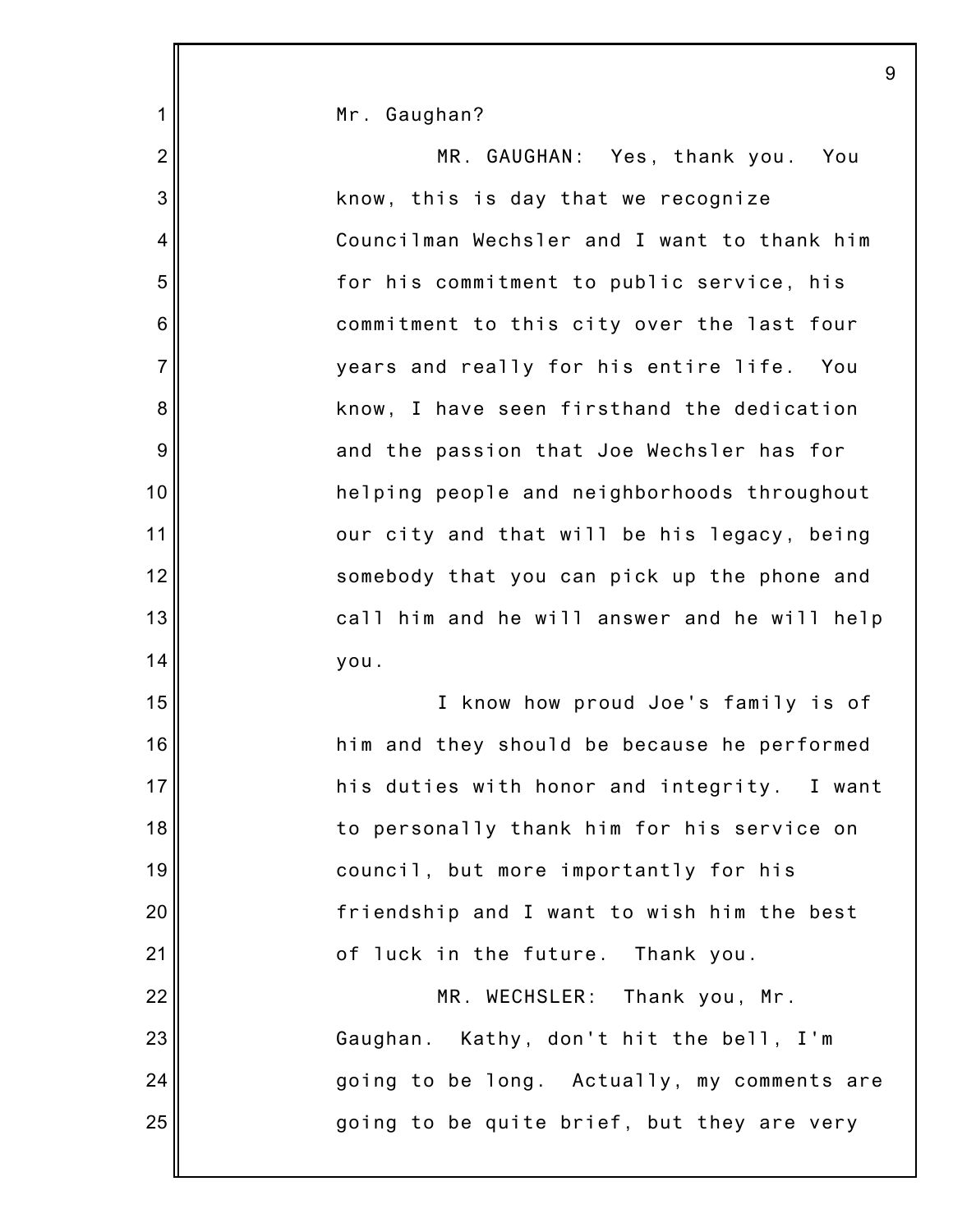important to me. The first thing I want to do is thank my family for supporting me through these four years and actually for all. I started off seeking political office in 1999. I'm not from a political family, I'm not Irish, if you didn't notice that, but we started off, Cathy and -- my wife Cathy and I started off not knowing one person in politics. Gradually we went out and worked, we worked, sought office a few times, came close a few times, and finally I was fortunate to win in 2013 to start serving in 2014, and as Mr. Cross said when we got here in 2014 the city was on the verge of bankruptcy. There was very little interest in anyone running from council, but Mr. Rogan and Mr. Gaughan, myself, we stepped up back then and we started to work with the administration. We accomplished so many different things that looked impossible to do. We got out of the problems of the Parking Authority, we got new contracts that brought labor peace to the city for awhile and we began to work on pension reform right now where the pension system is the

10

1

2

3

4

5

6

7

8

9

10

11

12

13

14

15

16

17

18

19

20

21

22

23

24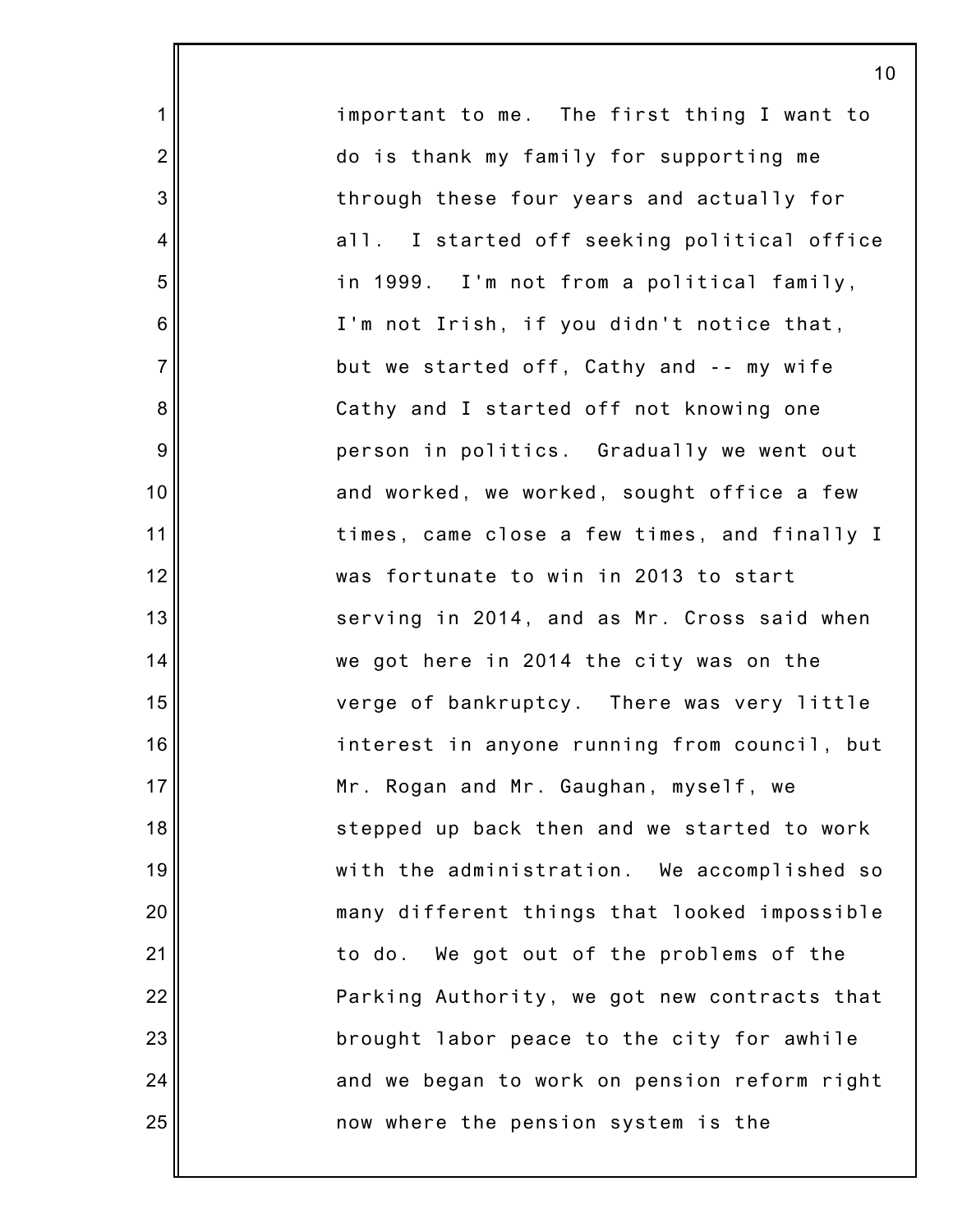strongest it's been in many years, so I'd like to acknowledge my wife Cathy, she is here today. My children, Amy and Drew, they are huge supporters of mine, and that's where I want to start off at the end of this part of my life thanking my wife where we started off at the beginning.

1

2

3

4

5

6

7

8

9

10

11

12

13

14

15

16

17

18

19

20

21

22

23

24

25

I'd also like to thank the members of council that I have served with. Bob McGoff was our president when I started. Bob really laid the groundwork for how I wanted to be a city councilmen. Only had the best interests of city at heart. We miss Bob McGoff and he will never be forgotten and he was truly a great man and I would like to thank him and his family for their support, also.

I'd also -- on my tenure with council I also served with Jack Loscombe. Jack was a good councilmen and he gave the dedication to the city and was also part of the original council. And I would like to thank Mr. Perry, Mr. Rogan, Mr. Evans, Mr. Gaughan, for the hard work that they do. On Thursday evening a lot of people think that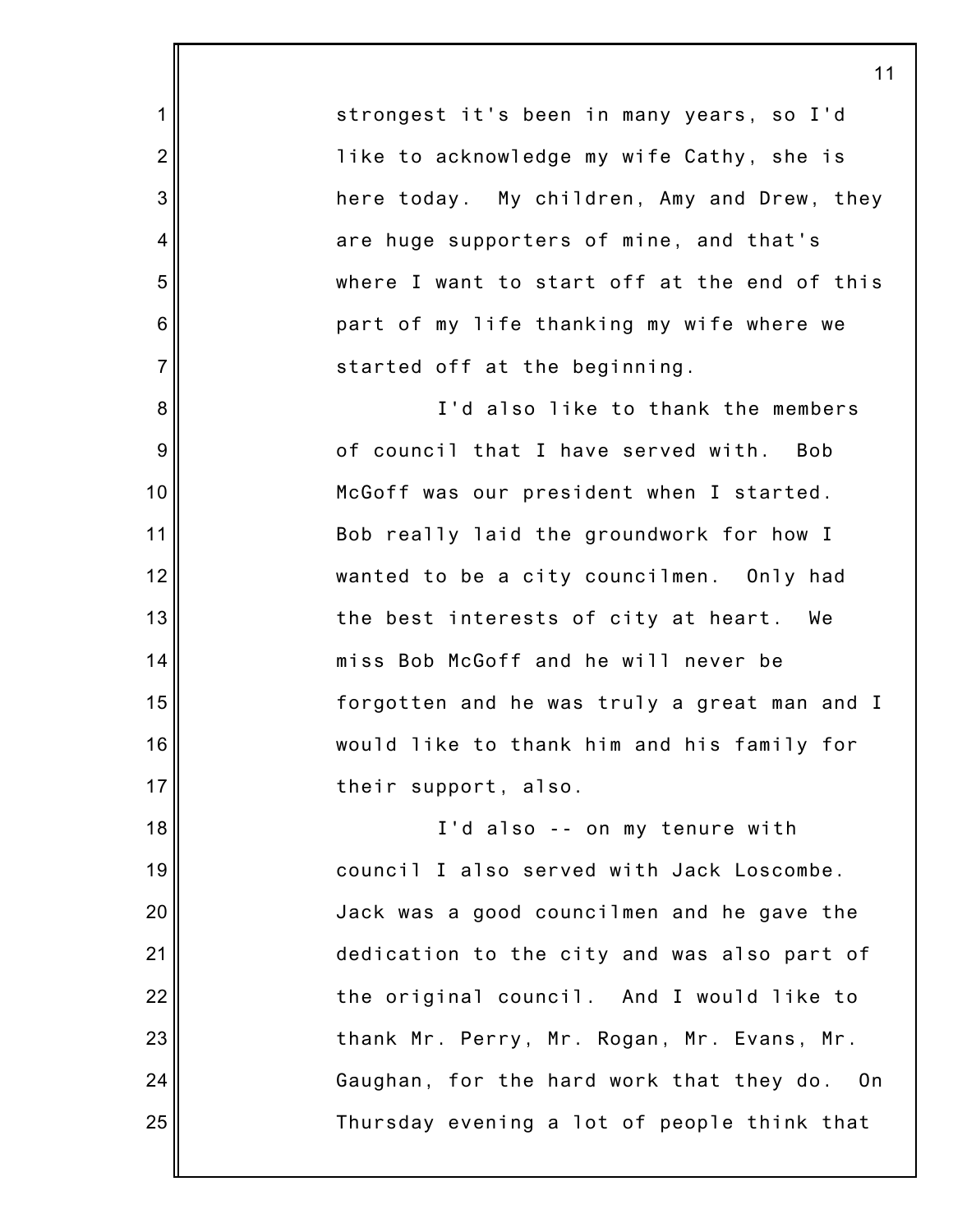council people work Thursday from 6 to 9. Being on city council is a full-time job. There is constant calls, you try to help what you can. And before I go, there is a pothole on East Mountain Road that needs serious attention, so I'll start calling tomorrow. Lori, I'll call you tomorrow, hook somebody up to get that pothole fixed.

1

2

3

4

5

6

7

8

9

10

11

12

13

14

15

16

17

But city council really is the first place people come for help and I'm not sure if it should be that which but that's the way that it is. People come call us, we try to help them as best we can and for the most part I think we are successful in addressing the people's concern. The constituent service that come out of our office is amazing.

18 19 20 21 22 23 24 25 I'd like to thank Solicitor Minora for his insight. Kathy Carrera, who always does an awesome job, but I do want to do a special thank you to Mrs. Reed. Lori is in the office all of the time. She is a help to everyone. I'm not sure if any of you have ever worked for five boss, five different bosses, and it's difficult to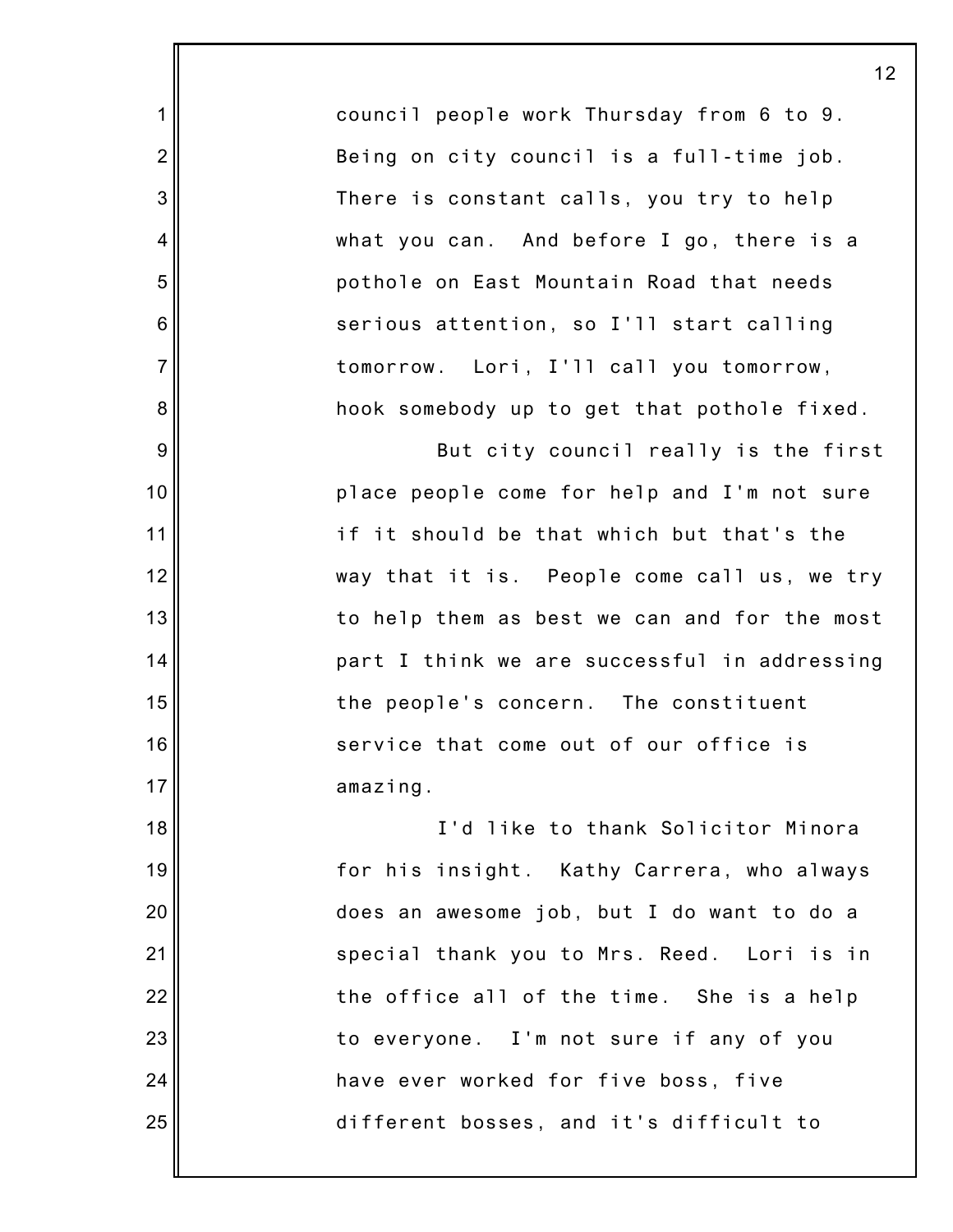juggle what goes on in the office and handling five sometimes difficult councilmen, but I would like to thank Mrs. Reed for what she has done. I'd also like to take the opportunity to thank Mayor Bill Courtright and his administration, we worked with them. From day one we were given access to the administration much greater than any other group had ever had. I especially want to thank former business administrator Dave Bulzoni who always gave us the information and worked diligently in moving the city forward. I also want to thank all the DPW director, chief of police, fire chief, once again, those three agencies are the people that touched the taxpayers on a consistent basis. DPW, Mr. Gallagher, Chief Graziano, Chief Desarno, they provide a service to the city and they are awesome people to work with and I'm happy that they are all staying. So we are coming to the end. It's

1

2

3

4

5

6

7

8

9

10

11

12

13

14

15

16

17

18

19

20

21

22

23

24

25

kind of like sitting at your own eulogy here today, but I'm not ready for that yet, I'm not ready for that yet. For me, I always --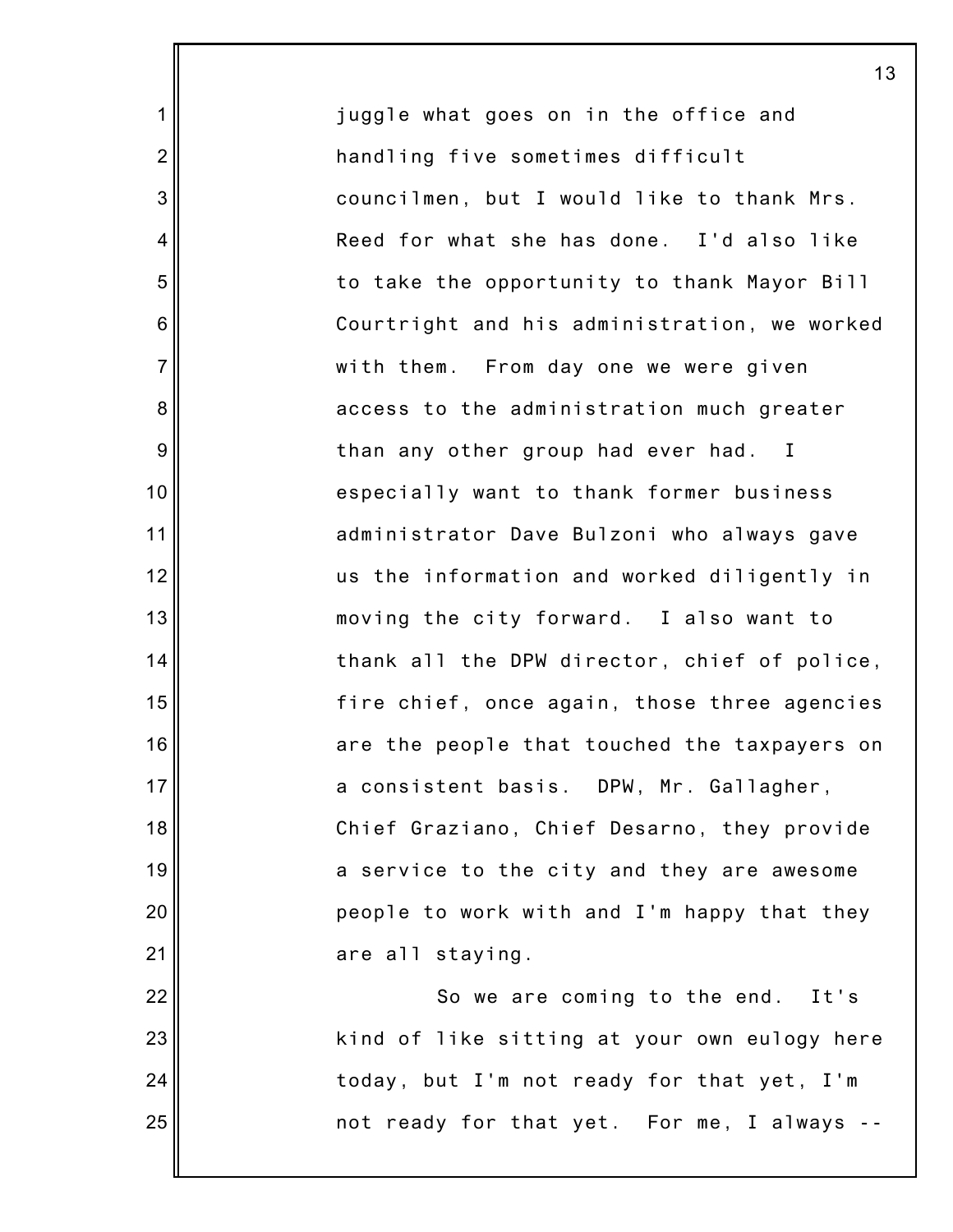as Mr. Gaughan said, I have always been active in the community. I'm going to continue to do that. I am going to try to be a leader in the community still. Our neighborhood system here is awesome, people that work in the leadership in our neighborhood associations do a lot of work and they do it all for free and they deserve more recognition than they get. So I don't know if there is a right word to say goodbye, but I want to just thank everyone for what they have done for me. I have met so many friends and voters out in the community. Scranton is a great

1

2

3

4

5

6

7

8

9

10

11

12

13

14

15

16

17

18

19

20

21

22

23

place and I hope that going forward I know that my colleagues here, Mr. Donahue is going to be joining him in a short while, I know that they will continue to service the people and continue to cooperate with the administration in moving Scranton forward.

So thank you so much for this opportunity. I won't be here but I will somewhere so thank you very much.

24 25 MS. REED: 5-B. NO BUSINESS AT THIS TIME.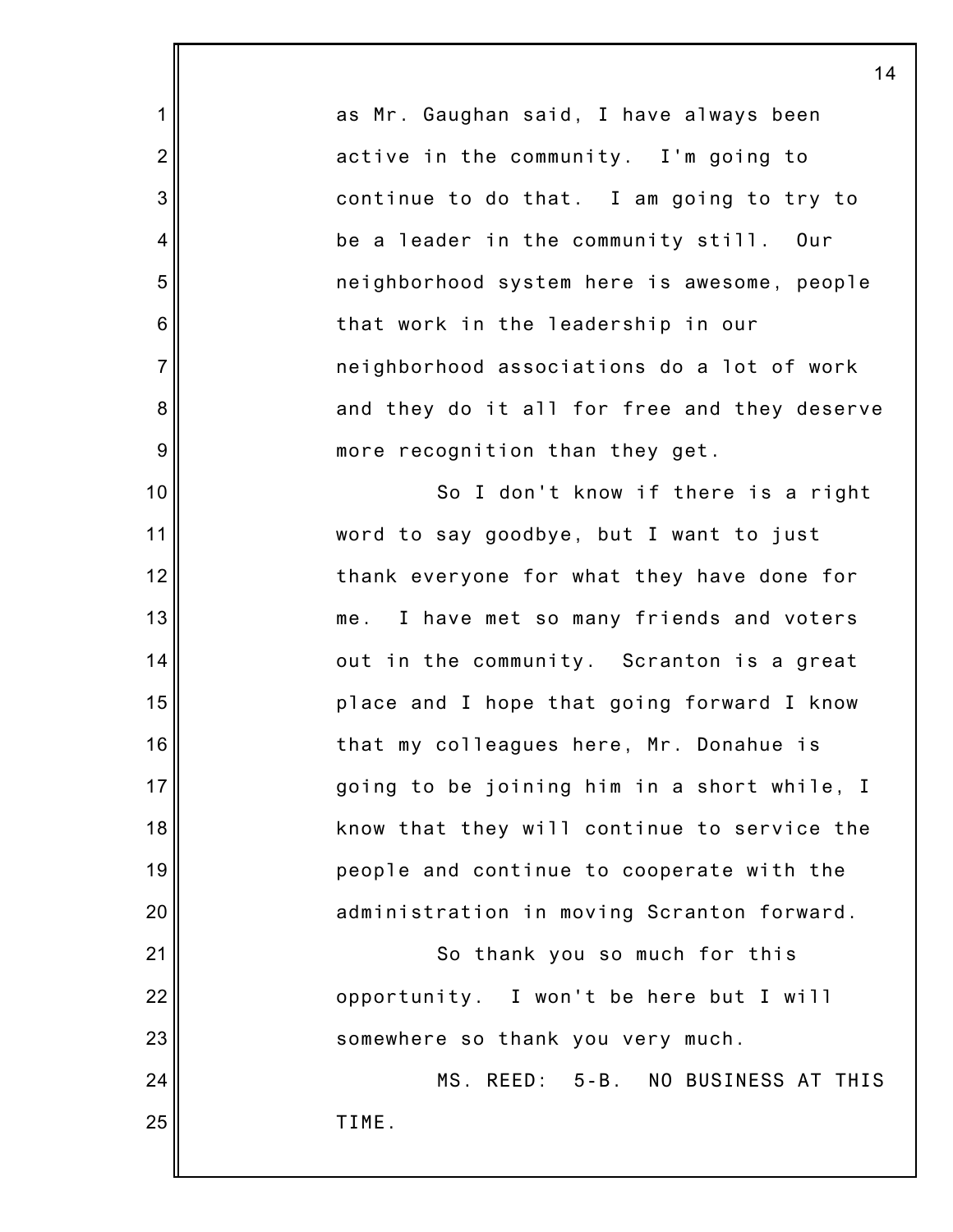|                 | 15                                           |
|-----------------|----------------------------------------------|
| 1               | SIXTH ORDER. 6-A. NO BUSINESS AT             |
| $\overline{c}$  | THIS TIME.                                   |
| 3               | SEVENTH ORDER. 7-A. NO BUSINESS AT           |
| 4               | THIS TIME.                                   |
| 5               | MR. WECHSLER: If there is no                 |
| $6\phantom{1}6$ | further business, I'll entertain a motion to |
| $\overline{7}$  | adjourn.                                     |
| 8               | MR. ROGAN: Motion to adjourn.                |
| 9               | MR. WECHSLER: This meeting is                |
| 10              | adjourned.                                   |
| 11              |                                              |
| 12              |                                              |
| 13              |                                              |
| 14              |                                              |
| 15              |                                              |
| 16              |                                              |
| 17              |                                              |
| 18              |                                              |
| 19              |                                              |
| 20              |                                              |
| 21              |                                              |
| $\overline{22}$ |                                              |
| 23              |                                              |
| 24              |                                              |
| 25              |                                              |
|                 |                                              |